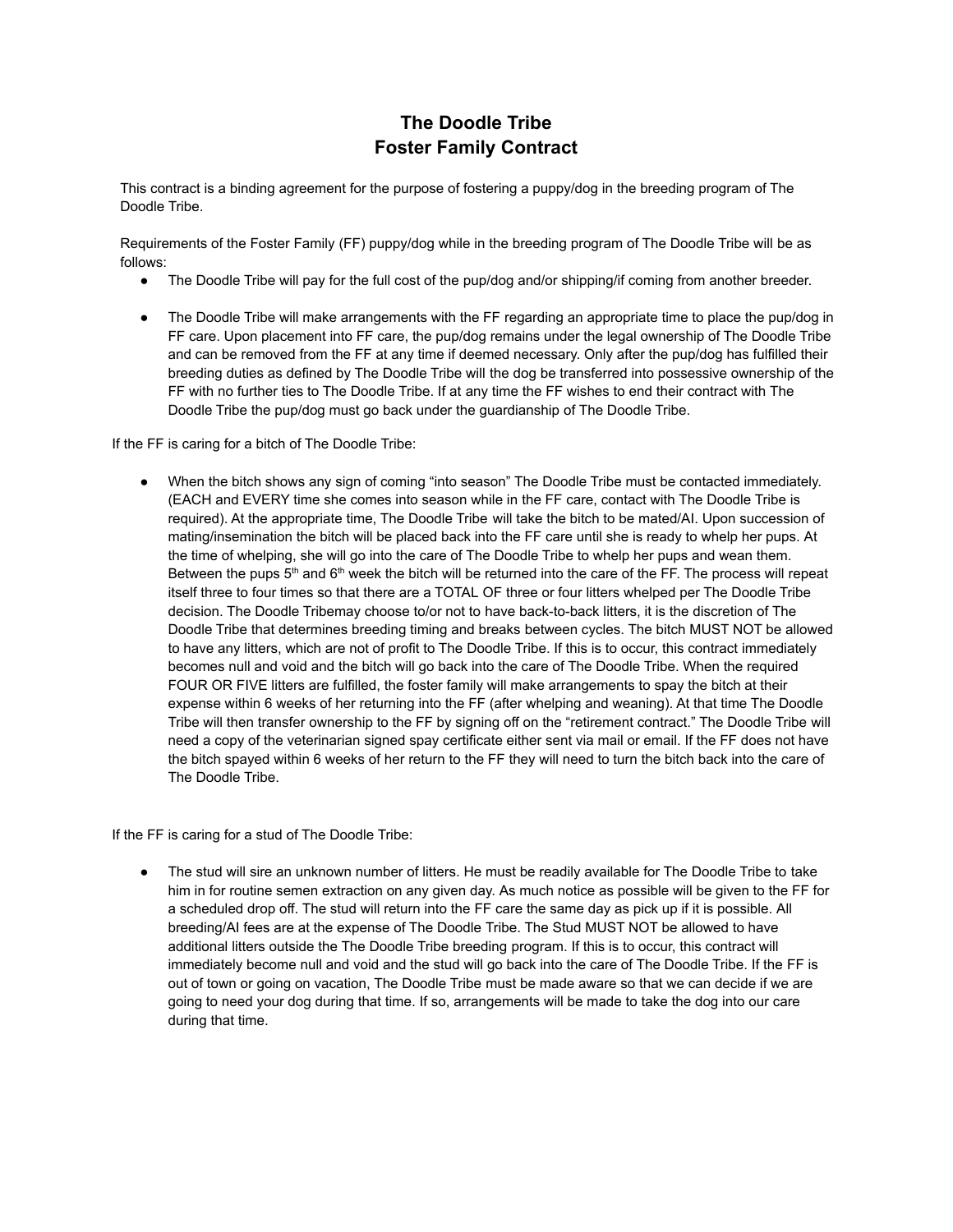# **EXPENSE RESPONSIBILITIES:**

## Veterinarian Costs:

All basic veterinary care will be covered by the FF. This includes remaining puppy vaccines, rabies vaccines, yearly boosters and annual health exams. The Doodle Tribe will pay for all medical testing for breeding purposes (PennHIP or/or OFA and CERF), ultrasounds and x-rays that concern the dog's reproductive health. In the case of medical crisis (non-accident related The Doodle Tribe would cover related charges).

\*\*\* Monthly heartworm meds (which are paid for by the FF) must be given at the DUE time. Indications that this is not occurring will have an end result of removal of the pup/dog from the FF \*\*\*

\*\*\* Monthly flea medications MUST be administered as well and are at the expense of the FF. We will be allowed to call your vet's facility at any time to make sure you are keeping up on the flea and heartworm prevention. If it comes to our attention that these preventative measures have lapsed, the dog will be taken back into the care of The Doodle Tribe.

# **ETC:**

- The pup's crate (which your pup will outgrow quickly) MUST BE PURCHASED BY THE FF.
- ALL toys, bedding, grooming materials…etc. are at the expense of the FF<br>● Grooming expenses are the responsibility of the FF. Please consult with TI
- Grooming expenses are the responsibility of the FF. Please consult with The Doodle Tribe regarding acceptable grooming techniques and haircuts for the pup/dog. The Doodle Tribe may choose to take a photo opportunity before grooming and/or after grooming. Due to the need for public viewing on an "as needed" basis, it is a requirement of the FF to keep the dog well groomed.
- You must groom your dog to maintain a healthy clean coat. Lapses in grooming is cause for return of the pup/dog to The Doodle Tribe. It is of utmost importance to us that our dogs are clean and well groomed.
- Housebreaking is the responsibility of the FF
- **FF must not move outside of a 3 hour radius of The Doodle Tribe. If FF decides to move, pup/dog must be returned to The Doodle Tribe (or contract may be renegotiated at that time – decision will be made by The Doodle Tribe**)

## **REQUIREMENTS:**

- The Doodle Tribe reserves the right to view ANY pup/dog in their breeding program with FF care at ANY given time. We reserve the right to remove a pup/dog from FF care at ANY given time if deemed necessary by The Doodle Tribe. These rights are at the discretion of The Doodle Tribe.
- $\bullet$  The Doodle Tribe requires the FF NOT take their pup out into public places until FULL series of 1<sup>st</sup> vaccinations are given. This reduces exposure to deadly diseases such as Parvovirus. If The Doodle Tribe finds gross negligence has occurred and the pup becomes infected, the FF is monetarily responsible for HALF of the purchase price/\*unaltered-selling price of the pup/dog. If the pup/dog develops an infectious virus with all precautions taken, the FF will not be held monetarily liable for half of the purchase price/\*unaltered-selling price of the pup/dog. However, the FF will be held liable for all veterinary expenses incurred due to the illness.
- If it is determined that any of The Doodle Tribe pups/dogs have been neglected in any way, and are harmed and/or killed, the FF is monetarily liable for the ENTIRE purchase price/\*unaltered-selling price of the pup/dog and ALL related vet costs.

\*unaltered refers to NOT spayed/neutered.

The Doodle Tribe must be allowed photo opportunities at any given time to update The Doodle Tribe website and photo albums. The Doodle Tribe will do their very best to work around the FF day-to-day schedules when planning a photo opportunity. If you choose, instead of bringing your dog here for pictures, you can email digital pictures for us to update our website photos.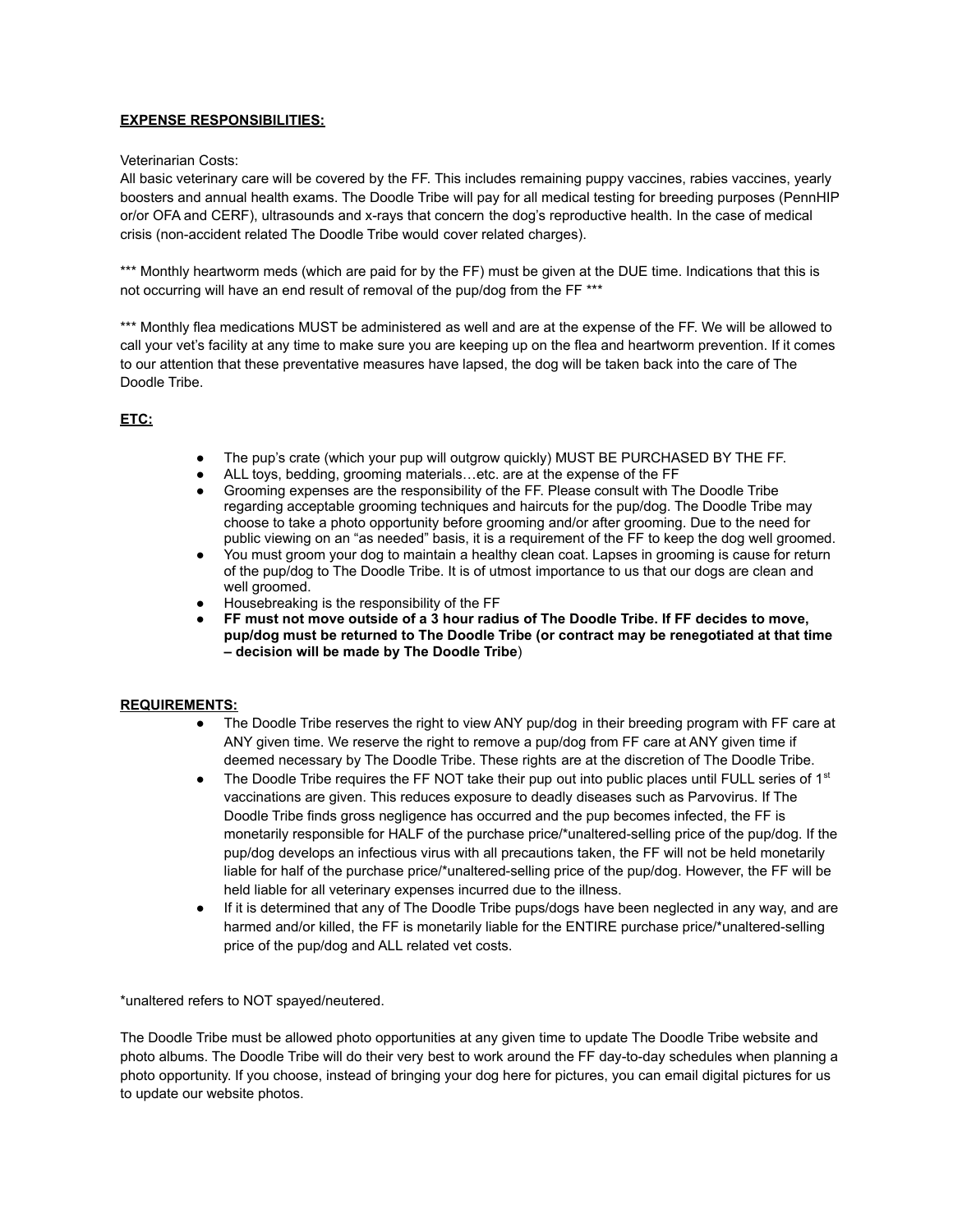All FF must have a suitable "dog friendly" fenced yard in which the dog can freely roam. The area must be approved by The Doodle Tribe. If the FF has a swimming pool, precautions must be taken that the pup/dog does not drown.

The Doodle Tribe requires that no pup/dog within FF care be left outside alone while the FF is away from the residence. The dog should be kept inside a crated indoors. This reduces the potential risk of accident/injury to the pup/dog or the chance of the dog being stolen.

All pup/dogs MUST be given appropriate love and attention. The pup/dog MUST be allowed a sufficient amount of outdoor breaks during the course of each day.

If children are present within the FF home, they must be taught to RESPECT the pup/dog in every way. Sometimes pups/dogs need a break from children…the FF must take this into account and allow the pup/dog some rest and space. Teasing and cruelty WILL NOT BE TOLERATED!!! If negligence is found in this area, the pup/dog will IMMEDIATELY be removed from the FF and returned into the care of The Doodle Tribe.

The FF is responsible for the actions of the pup/dog with their care. If the pup/dog bites and/or injures anyone, the FF is monetarily liable for any medical costs and/or legal action taken. This applies to members within the FF as well, if indeed they are the ones bitten and/or injured by the pup/dog.

## **ACCIDENTS:**

The Doodle Tribe is aware that accidents can and do occur. If an accidental injury/death occurs in a pup/dog the FF will be held monetarily liable for ALL veterinarian associated costs relating to the injury/death of the pup/dog. If the pup/dog dies of unknown causes the FF is responsible for the cost of the autopsy to determine the cause of death.

Accidental Breeding – To avoid accidental breeding of a bitch within FF care precautions must be taken seriously. It is of the utmost importance to The Doodle Tribe that their bitches be bred ONLY to the desired stud of choice as chosen by The Doodle Tribe. If the FF does not feel as though they can properly protect the bitch "in season" for potential neighborhood/FF owned male suitors, The Doodle Tribe must take the bitch back into their care until she has been successfully bred to the desired stud. An accidental breeding is caused and will result in The Doodle Tribe reclaiming possession of the bitch/stud.

## **TRIPS & VACATIONS:**

The Doodle Tribe ENCOURAGES THE FF TO MAKE THE PUP/DOG A PART OF THEIR FAMILY. If the FF goes on a trip in which the pup/dog can accompany them, it is encouraged by The Doodle Tribe if they feel confident in that decision. Please let us know about vacations so that we can decide if we will need your dog during that time.

ALL boarding and pet sitting fees are at the expense of the FF.

## **HEALTH CLEARANCES:**

The FF will allow The Doodle Tribe to take possession of the pup/dog for scheduled health clearances (needed for breeding & studding). The Doodle Tribe will make their best efforts to schedule times that work well with the FF's daily schedules. All health clearances are at the expense of The Doodle Tribe.

If there is a health issue that is determined that will not allow the pup/dog to breed, the pup/dog will promptly be spayed/neutered at the FF's expense and given to the FF to retire. If the FF chooses not to take possession of the pup/dog, the pup/dog will go back into the care of The Doodle Tribe ONLY!

## **THIS CONTRACT IS FOR: The Doodle Tribe**

**BORN:**